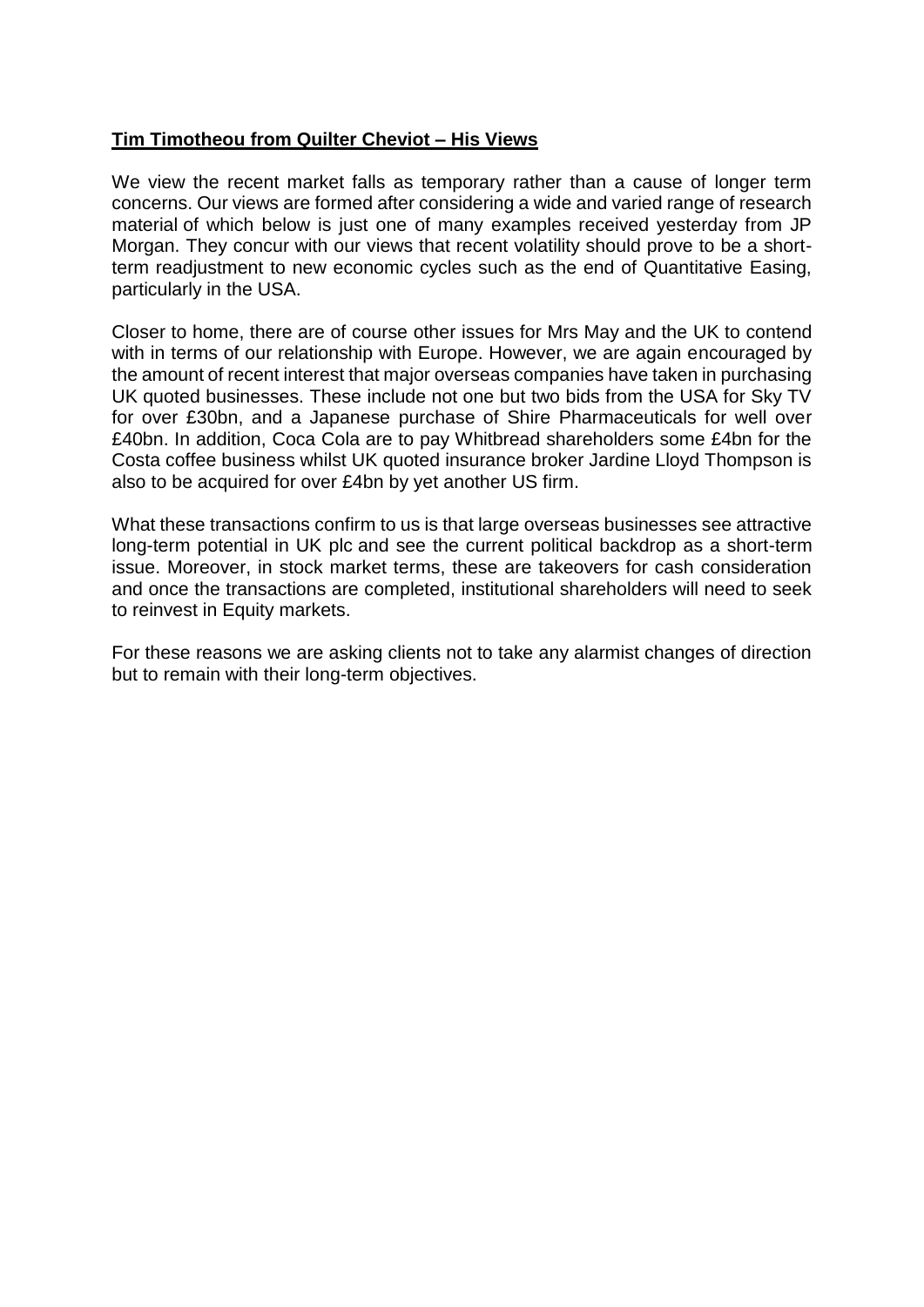.LPMorgan **Asset Management** 

## **MARKET INSIGHTS**

## A wobble without a cause

Karen Ward | 15 October 2018





Karen Ward *Chief Market Strategist EMEA*

Global equity markets had a meaningful wobble last week. The S&P 500 equity price index fell 4.1%, MSCI Europe fell 4.6% and the FTSE All-share fell by 4.4%. But we're reluctant to read too much into this particular bout of volatility—for two key reasons. First, a market move of this kind isn't unusual. Since 1980, the years when the S&P 500 has delivered a positive full-year return have seen an average maximum drawdown of 11%. 2017, with its lack of volatility, was actually the outlier and has perhaps warped our sense of how "normal" markets function. Second, even after considerable ex-post head scratching, it didn't obviously result from either economic or geopolitical news.

It's true that the US 10-year hit 3.25% in the days immediately before the fall in global equity markets. But this was a sign of economic strength because it was, in fact, the real rate that rose. Had it been an inflation scare or a dramatic reassessment of the outlook for Federal Reserve (Fed) policy, we may have had a bit more sympathy for the idea that the Fed was going to have to think sooner rather than later about ending the economic cycle. But the fact that real rates are rising tells us bond investors are less worried about the long-term outlook for US growth. Hardly a reason for equity investors to run for cover.

So was this spike in volatility caused by increased concerns about a trade war? These are still rumbling on, but there was no clear impetus for increased fear last week. Investors are looking for guidance as to whether the tariffs will dent earnings when S&P companies report in the coming weeks, but there were few actual political headlines on the subject. Indeed, if anything, reports last week suggested that the US will not label China a "currency manipulator" despite the 6% decline in the renminbi against the dollar this year.